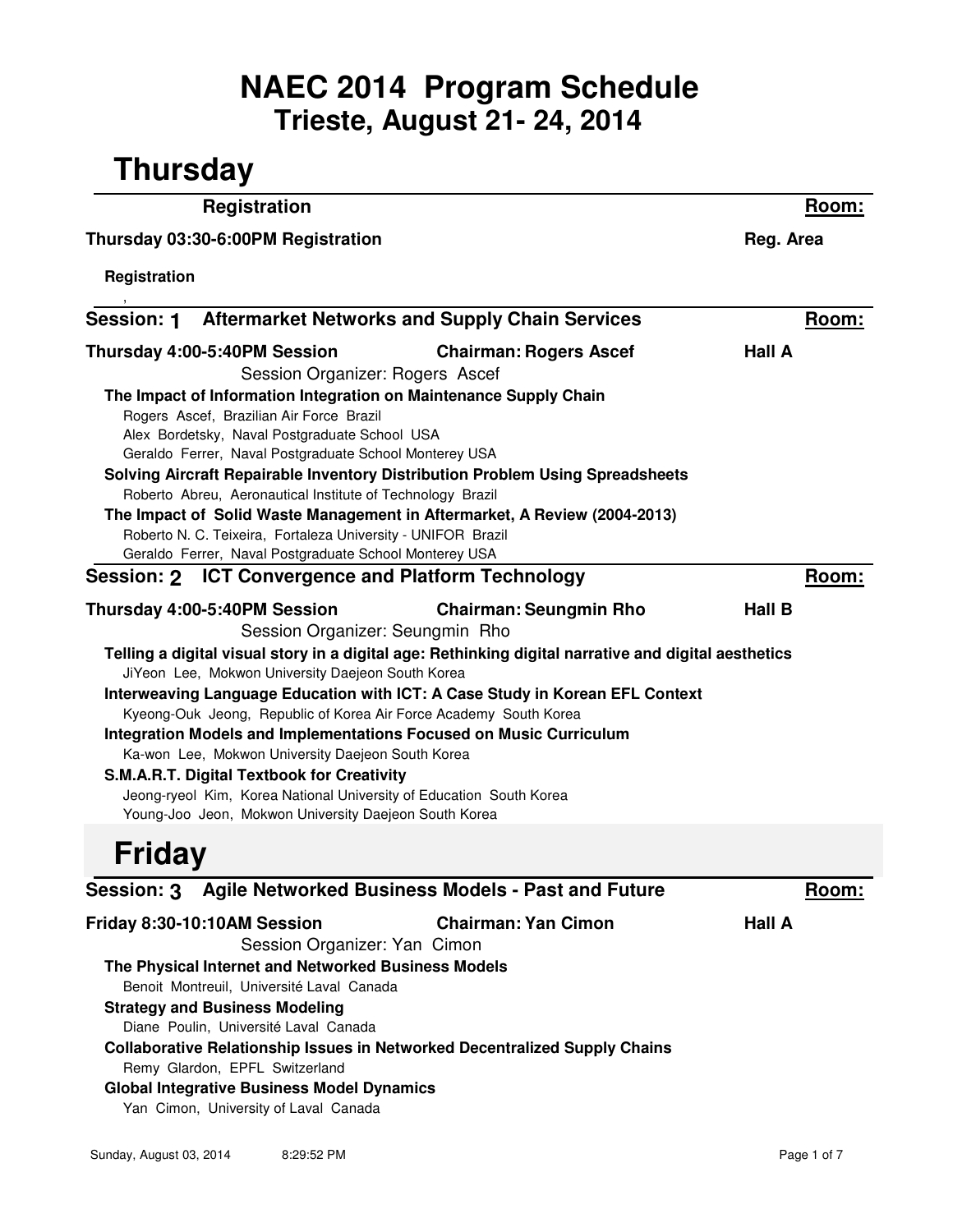| Session: 4 Information Technologies for e-community and e-commerce                                 | Room:         |
|----------------------------------------------------------------------------------------------------|---------------|
| <b>Chairman: Shih-Lin Wu</b><br>Friday 8:30-10:10AM Session                                        | <b>Hall B</b> |
| Session Organizer: Shih-Lin Wu                                                                     |               |
| <b>Friend-Clustering Algorithms for Social Network Services</b>                                    |               |
| Yu-Wen Li, Chang Gung University Taiwan                                                            |               |
| Hsien-Tsung Chang, Chang Gung University Taiwan                                                    |               |
| Emotional response to advertising slogans: the speech emotion recognition and self-report          |               |
| contrasted                                                                                         |               |
| Wan-Chen Wang, Feng Chia University Taiwan                                                         |               |
| Teresa Tiaojung Hsu, Cheng Shiu University Taiwan                                                  |               |
| Shih-Lin Wu, Chang Gung University Taiwan                                                          |               |
| Treelt: an application to create, maintain, and enhance online social connections                  |               |
| Tsai-Hsuan Tsai, Chang Gung University Taiwan                                                      |               |
| Hsien-Tsung Chang, Chang Gung University Taiwan                                                    |               |
| Yan-jiun Chen, Chang Gung University                                                               |               |
| Yi-Hao Hu, Chang Gung University Taiwan                                                            |               |
| Dong-Hng Lin, Chang Gung University Taiwan<br>Chu-Chin Kuo, Chang Gung University Taiwan           |               |
| Tzu-Yu Yang, Chang Gung University Taiwan                                                          |               |
| <b>Coffee Morning Break (Friday)</b>                                                               | Room:         |
|                                                                                                    |               |
| Friday 10:10-10:40AM Coffee Break                                                                  | Reg. Area     |
| <b>Coffee Break (Friday Morning)</b>                                                               |               |
|                                                                                                    |               |
| Sensing, Signal Processing, and Networking for Healthcare<br><b>Session: 5</b>                     | Room:         |
| <b>Applications</b>                                                                                |               |
|                                                                                                    |               |
| Friday 10:40-12:20AM Session<br><b>Chairman: Chung-Hsien Kuo</b>                                   | <b>Hall A</b> |
| Session Organizer: Shih-Lin Wu                                                                     |               |
| <b>Smart Clothes Platform - Your Personal Health Monitor</b>                                       |               |
| Yung-Cheng Ma, Chang Gung University Taiwan                                                        |               |
| Tzung-You Tsai, Chang Gung University Taiwan                                                       |               |
| Yuan-Fu Shiu, Chang Gung University Taiwan                                                         |               |
| A Two-Stops Path Planning Method for the First-Aid Emergency Rescue System (Previous Title -       |               |
| Design and Implement an Emergency Rescue System for Acute Myocardial Infarction)                   |               |
| Shih-Lin Wu, Chang Gung University Taiwan                                                          |               |
| Ching-Chih Chen, Chang Gung University Taiwan                                                      |               |
| Multisensory flow experience creation through augmented-reality interactive technology: a temporal |               |
| construal level perspective<br>Tseng-Lung Huang, Yuan Ze University Taiwan                         |               |
| Shuling Liao, Yuan Ze University Taiwan                                                            |               |
| A Hybrid Biopotential-based Multimedia Control Interface with EEG and EOG Signals                  |               |
| Yu-Cheng Kuo, National Taiwan University of Science and Technology Taipei Taiwan                   |               |
| Narendra Prataksita, National Taiwan University of Science and Technology Taipei Taiwan            |               |
| Yi-Tseng Lin, National Taiwan University of Science and Technology Taipei Taiwan                   |               |
| Chung-Hsien Kuo, National Taiwan University of Science and Technology Taiwan                       |               |
| <b>Friday Lunch Break</b>                                                                          | Room:         |
|                                                                                                    |               |
| Friday 12:30-2:00PM Lunch                                                                          | Reg. Area     |
| <b>Friday Lunch</b>                                                                                |               |

,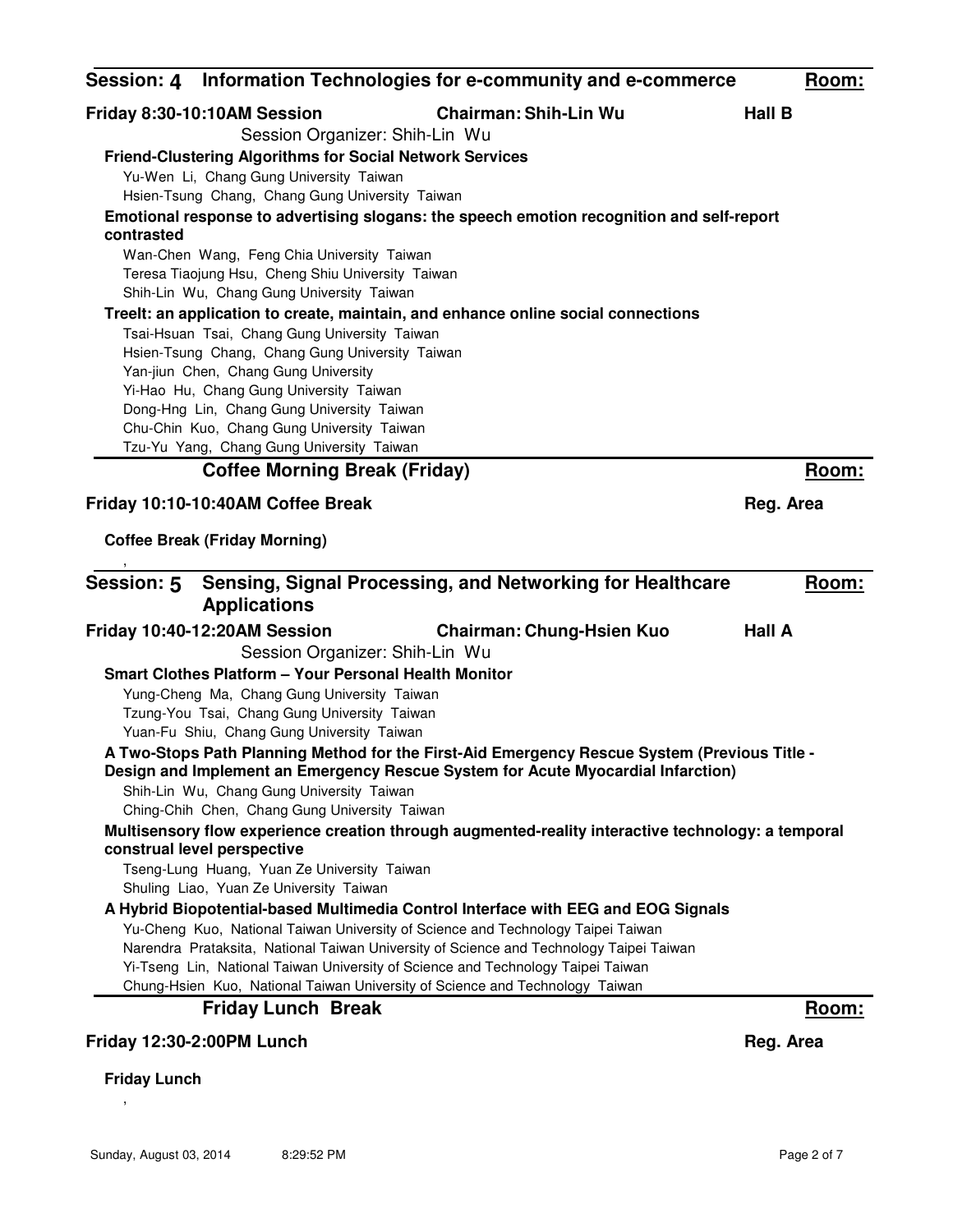|          |                                                              | Session: 6 Electronic Service Measurement and Evaluation                                    | <u>Room:</u>  |
|----------|--------------------------------------------------------------|---------------------------------------------------------------------------------------------|---------------|
|          | Friday 2:00-3:40PM Session                                   | <b>Chairman: Hong Joo Lee</b><br>Session Organizer: Seungmin Rho                            | <b>Hall A</b> |
|          |                                                              | An Automated Requirements Traceability: Managing Evolving Requirements Using Ontology-based |               |
| Approach |                                                              |                                                                                             |               |
|          | Theresia Ratih Dewi Saputri, Ajou University South Korea     |                                                                                             |               |
|          | Seok-Won Lee, Ajou University Suwon South Korea              |                                                                                             |               |
|          |                                                              | Research of Service Technology to Draw Out Solutions to Social Issues                       |               |
|          | Hong Joo Lee, Kyonggi University South Korea                 |                                                                                             |               |
|          | ICT Asset Management Framework on Pervasive Computing        |                                                                                             |               |
|          | Hyeri Kim, Sangmyung University South Korea                  |                                                                                             |               |
|          | Minkyung Kang, Sangmyung University South Korea              |                                                                                             |               |
|          | Yanghoon Kim, Far East University Chungbuk South Korea       |                                                                                             |               |
|          | Hangbae Chang, Chung-Ang University South Korea              |                                                                                             |               |
|          |                                                              | Directional Social Network Analysis for supporting the Reliable Decision Making process     |               |
|          |                                                              | Mucheol Kim, Korea Institute of Science and Technology Information Daejeon South Korea      |               |
|          | Sang-Soo Yeo, Mokwon University South Korea                  |                                                                                             |               |
|          | Sangyong Han, Chung-Ang University Seoul South Korea         |                                                                                             |               |
|          | Seungmin Rho, Sungkyul University Anyang-si South Korea      |                                                                                             |               |
|          | <b>Coffee Afternoon Break (Friday)</b>                       |                                                                                             | Room:         |
|          | Friday 3:40-4:10PM Coffee Break                              |                                                                                             | Reg. Area     |
|          |                                                              |                                                                                             |               |
|          | <b>Coffee Break (Friday afternoon)</b>                       |                                                                                             |               |
|          |                                                              |                                                                                             |               |
|          |                                                              |                                                                                             |               |
|          |                                                              | Session: 7 Application of Multimedia Technologies to Electronic Services                    | Room:         |
|          | Friday 4:10-5:40PM Session                                   | <b>Chairman: YongSoo Choi</b>                                                               | <b>Hall A</b> |
|          |                                                              | Session Organizer: Seungmin Rho                                                             |               |
|          |                                                              | The Magic Number for Determining User Preferences in Recommendation Systems                 |               |
|          | Dongwoo Lee, Yonsei University Seoul South Korea             |                                                                                             |               |
|          | Sang-Min Choi, Yonsei University Seoul South Korea           |                                                                                             |               |
|          | Yo-Sub Han, Yonsei University Seoul South Korea              |                                                                                             |               |
|          | Ka Lok Man, Xi'an Jiaotong-Liverpool University Suzhou China |                                                                                             |               |
|          | Kaiyu Wan, Xi'an Jiaotong-Liverpool University Suzhou China  |                                                                                             |               |
|          | Seungmin Rho, Sungkyul University Anyang-si South Korea      |                                                                                             |               |
|          |                                                              | Robust Image Hash Generation Method utilizing Advanced Histogram Merging                    |               |
|          | YongSoo Choi, Sungkyuul University Seoul South Korea         |                                                                                             |               |
|          | HyoungJoong Kim, Korea University Seoul South Korea          |                                                                                             |               |
|          | <b>Hand Gesture Recognition using Stereo Cameras</b>         |                                                                                             |               |
|          | Yunyoung Nam, Soonchunhyang University South Korea           |                                                                                             |               |
|          |                                                              | Kyung-Taek Lee, Korea Electronics Technology Institute Seoul South Korea                    |               |
|          | Jo Woon Chong, Worcester Polytechnic Institute USA           |                                                                                             |               |
|          | Chae Ho Cho, M2soft Company, Ltd. Seoul South Korea          |                                                                                             |               |
|          | Seungmin Rho, Sungkyul University Anyang-si South Korea      |                                                                                             |               |
|          | <b>Cloud-based Mobile Usability Analysis Framework</b>       |                                                                                             |               |
|          |                                                              | Ahyoung Kim, Electronics and Telecommunications Research Institute South Korea              |               |
|          |                                                              | Junwoo Lee, Electronics and Telecommunications Research Institute South Korea               |               |
|          |                                                              | Gil-Haeng Lee, Electronics and Telecommunications Research Institute South Korea            |               |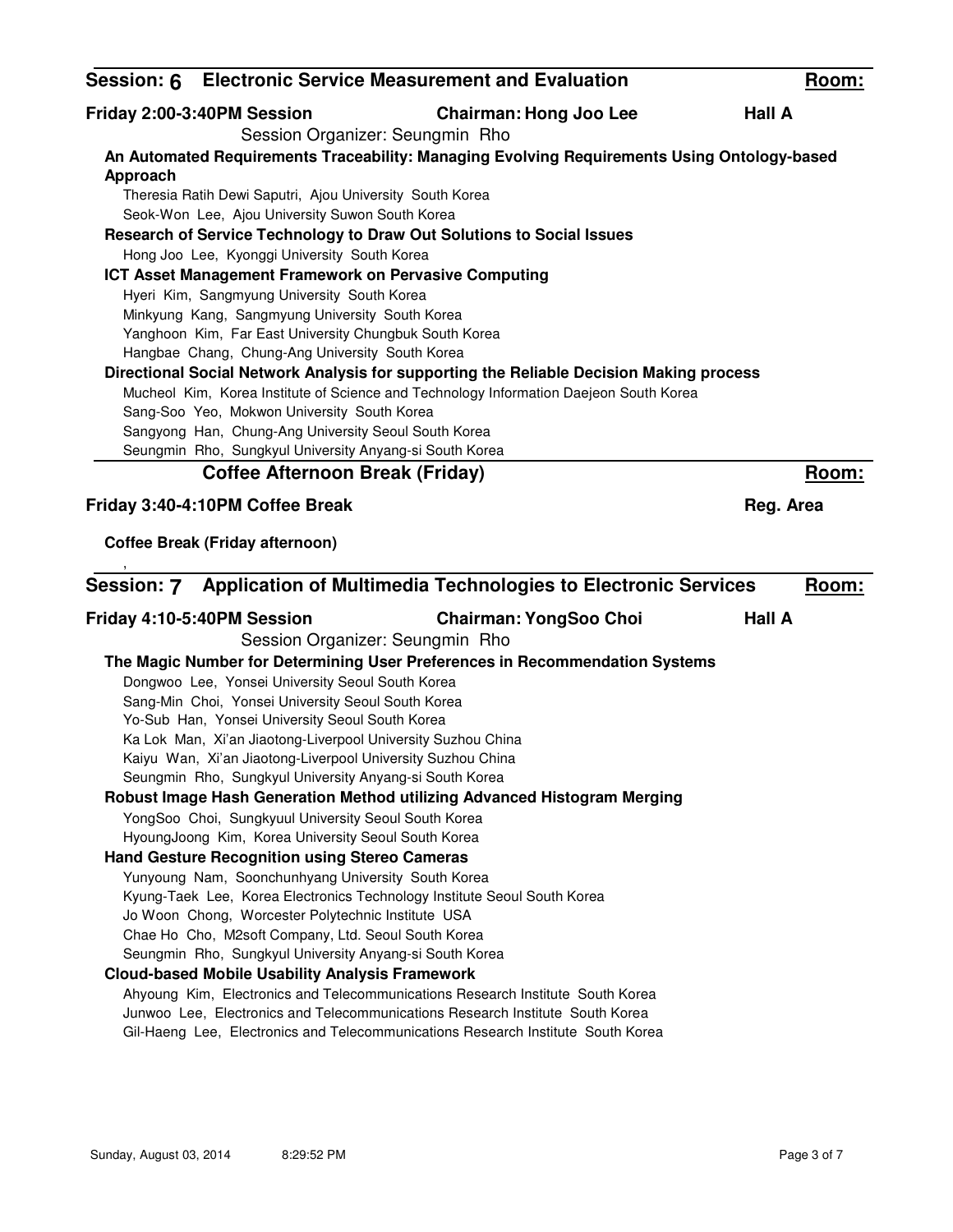**Dinner Friday**

**Friday 7:00-9:00PM Dinner**

**Friday Dinner**

,

## **Saturday**

| Session: 8 Economics, Innovation and Adoption |                                                                                                                                                                                               | Room:                                                                                                                                                                           |               |
|-----------------------------------------------|-----------------------------------------------------------------------------------------------------------------------------------------------------------------------------------------------|---------------------------------------------------------------------------------------------------------------------------------------------------------------------------------|---------------|
|                                               | Saturday 8:30-10:10AM Session                                                                                                                                                                 | <b>Chairman: Olivier Lefebvre</b>                                                                                                                                               | <b>Hall A</b> |
|                                               | Olivier Lefebvre, France Telecom Finance Paris France                                                                                                                                         | About management of an operator's QoS (Quality of service): how to model it?<br>Implementing Software as a Service based E-governance Solution: A Motivation-Capability-Outcome |               |
| <b>Perspective</b>                            |                                                                                                                                                                                               |                                                                                                                                                                                 |               |
|                                               | Monika Mital, XLRI Jaipuria Institute Of Management Jamshedpur India<br>Ram Ramesh, SUNY USA<br>Ashis K. Pani, XLRI Jamshedpur India                                                          |                                                                                                                                                                                 |               |
|                                               |                                                                                                                                                                                               | A Weight-based Item Recommendation Approach for Electronic Commerce Systems                                                                                                     |               |
|                                               | Yingsi Zhao, Beijing Jiaotong University Beijing China                                                                                                                                        |                                                                                                                                                                                 |               |
|                                               | Yan-Ping Liu, Beijing Jiaotong University Beijing China                                                                                                                                       |                                                                                                                                                                                 |               |
|                                               | Qing-An Zeng, North Carolina A&T State University Greensboro USA                                                                                                                              |                                                                                                                                                                                 |               |
|                                               |                                                                                                                                                                                               | Online Co-innovation: Users Latent Profile in two European Countries                                                                                                            |               |
|                                               |                                                                                                                                                                                               | Carlota Lorenzo-Romero, UNIVERSITY OF CASTILLA-LA MANCHA (SPAIN) Albacete Spain                                                                                                 |               |
|                                               | Giacomo Del Chiappa, University of Sassari Sassari Italy                                                                                                                                      | Efthymios Constantinides, University of Twente Enschede The Netherlands                                                                                                         |               |
|                                               | <b>Coffee Morning Break (Saturday)</b>                                                                                                                                                        |                                                                                                                                                                                 | Room:         |
|                                               |                                                                                                                                                                                               |                                                                                                                                                                                 |               |
|                                               | Saturday 10:10-10:40AM Coffee Break                                                                                                                                                           |                                                                                                                                                                                 | Reg. Area     |
|                                               | <b>Coffee Break (Saturday)</b>                                                                                                                                                                |                                                                                                                                                                                 |               |
|                                               | <b>Session: 9 Computational Networks</b>                                                                                                                                                      |                                                                                                                                                                                 | Room:         |
|                                               | Saturday 10:40-12:20AM Session<br>Session Organizer: Stefan Pickl                                                                                                                             | <b>Chairman: Martin Zsifkovits</b>                                                                                                                                              | <b>Hall A</b> |
|                                               | <b>Overload Problem in Crisis Situations</b>                                                                                                                                                  | From Visualization to Visual Analytics for Complex Networks: A Concise Review on Information                                                                                    |               |
|                                               | Sorin Nistor, Univeristät der Bundeswehr München Germany<br>Stefan Pickl, Universität der Bundeswehr München Neubiberg Germany<br>Matthias Dehmer, Universität der Bundeswehr München Germany |                                                                                                                                                                                 |               |
|                                               |                                                                                                                                                                                               | Toward Disruptions in the Boarding Process: A System Dynamics approach                                                                                                          |               |
|                                               |                                                                                                                                                                                               | Elisa Canzani, Universitaet der Bundeswehr Muenchen Munich Germany                                                                                                              |               |
|                                               | Ulrike Lechner, Universitaet der Bundeswehr Muenchen                                                                                                                                          |                                                                                                                                                                                 |               |
|                                               |                                                                                                                                                                                               | An Improved Graph-Based Decision Support Approach by employing Graph Measures                                                                                                   |               |
|                                               | Michael Preuss, Universität der Bundeswehr München Germany                                                                                                                                    |                                                                                                                                                                                 |               |
|                                               | Matthias Dehmer, Universität der Bundeswehr München Germany                                                                                                                                   |                                                                                                                                                                                 |               |
|                                               | Stefan Pickl, Universität der Bundeswehr München Neubiberg Germany                                                                                                                            |                                                                                                                                                                                 |               |
|                                               | <b>Managing Rescue Services using Web2.0 Applications</b>                                                                                                                                     |                                                                                                                                                                                 |               |
|                                               | Martin Zsifkovits, University of Vienna Vienna Austria                                                                                                                                        |                                                                                                                                                                                 |               |

**Reg. Area**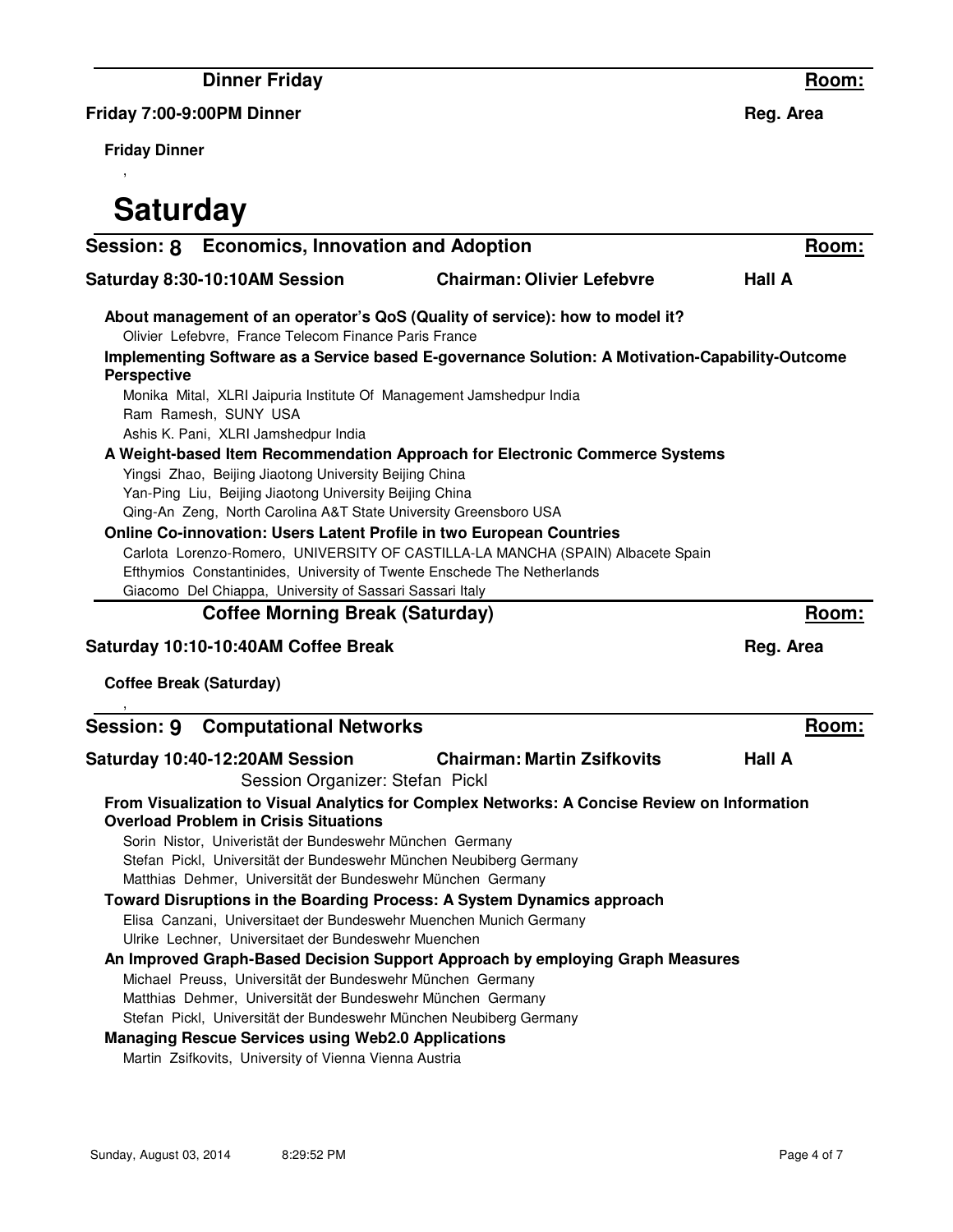| <b>Session: 10 Security and Privvacy</b>                                                                                                                                                                                                                                                                                                                                                                                                                                                                                                                                                                                                                                                                                                                                                                                                                                                                                                                                                                                                                                                                                                                          |                                                                                                                                                                                                          | Room:             |
|-------------------------------------------------------------------------------------------------------------------------------------------------------------------------------------------------------------------------------------------------------------------------------------------------------------------------------------------------------------------------------------------------------------------------------------------------------------------------------------------------------------------------------------------------------------------------------------------------------------------------------------------------------------------------------------------------------------------------------------------------------------------------------------------------------------------------------------------------------------------------------------------------------------------------------------------------------------------------------------------------------------------------------------------------------------------------------------------------------------------------------------------------------------------|----------------------------------------------------------------------------------------------------------------------------------------------------------------------------------------------------------|-------------------|
| Saturday 10:40-12:20AM Session                                                                                                                                                                                                                                                                                                                                                                                                                                                                                                                                                                                                                                                                                                                                                                                                                                                                                                                                                                                                                                                                                                                                    | <b>Chairman: Galen Grimes</b>                                                                                                                                                                            | <b>Hall B</b>     |
| Diana Walsh, New Jersey's Science and Technology University (NJIT) USA<br>James M. Parisi, : aw offices of Murphy McKeon, P.C. Riverdale USA<br>Katia Passerini, New Jersey Institute of Technology Brooklyn USA<br>How prepared are we for cyber warfare?<br>Galen A. Grimes, Penn State University - Greater Allegheny McKeesport USA<br>Margaret L. Signorella, Penn State Greater Allegheny McKeesport USA                                                                                                                                                                                                                                                                                                                                                                                                                                                                                                                                                                                                                                                                                                                                                    | Can we have privacy and efficiency with the Rapid Growth of the Internet and Digital Information?                                                                                                        |                   |
| <b>Sensor Networks</b><br>Yun Liu, Beijing Municipal Commission of Education Beijing China                                                                                                                                                                                                                                                                                                                                                                                                                                                                                                                                                                                                                                                                                                                                                                                                                                                                                                                                                                                                                                                                        | Improved Trust Management based on the Strength of Ties for Secure Data Aggregation inWireless                                                                                                           |                   |
| Chen-Xu Liu, Beijing Municipal Commission of Education Beijing China<br>Qing-An Zeng, North Carolina A&T State University Greensboro USA<br>A Formal Approach to Agent Planning on Inference Trees                                                                                                                                                                                                                                                                                                                                                                                                                                                                                                                                                                                                                                                                                                                                                                                                                                                                                                                                                                | Cyrus F. Nourani, Akdmkrd.tripod.com- DAI TU Berlin and TransMedia GmbH Germany                                                                                                                          |                   |
| Johnnes Fahndrich, TU-Berlin Berlin Germany<br><b>Lunch Saturday</b>                                                                                                                                                                                                                                                                                                                                                                                                                                                                                                                                                                                                                                                                                                                                                                                                                                                                                                                                                                                                                                                                                              |                                                                                                                                                                                                          | Room:             |
| Saturday 12:30-2:00PM Lunch                                                                                                                                                                                                                                                                                                                                                                                                                                                                                                                                                                                                                                                                                                                                                                                                                                                                                                                                                                                                                                                                                                                                       |                                                                                                                                                                                                          | Reg. Area         |
| <b>Saturday Lunch</b>                                                                                                                                                                                                                                                                                                                                                                                                                                                                                                                                                                                                                                                                                                                                                                                                                                                                                                                                                                                                                                                                                                                                             |                                                                                                                                                                                                          |                   |
| <b>Session: 11 Wireless Networking</b>                                                                                                                                                                                                                                                                                                                                                                                                                                                                                                                                                                                                                                                                                                                                                                                                                                                                                                                                                                                                                                                                                                                            |                                                                                                                                                                                                          | Room:             |
| Saturday 2:00-3:40PM Session<br>Session Organizer: Robert Bestak<br>Virtualisasion of Mobile Core Network by Cloudlet Communication<br>Ardian Ulvan, University of Lampung Indonesia<br>Robert Bestak, Czech Technical University in Prague Prague Czech Republic<br>Davina Olivia, University of Lampung Indonesia<br>Melvi Ulvan, University of Lampung Indonesia<br>Gigih FordaNama, University of Lampung Indonesia<br>Study of security issues in GSM network and their practical demonstration<br>Lukas Sevcik, VSB-Technical University of Ostrava Czech Republic<br>Miroslav Voznak, VSB-Technical University of Ostrava Ostrava Czech Republic<br>Martin Prokes, VSB-Technical University of Ostrava Czech Republic<br>Peppino Fazio, University of Calabria Italy<br>Homero Toral-Cruz, University of Quintana Roo Mexico<br>Ibrahiem M. M. El-Emary, King Abdulaziz University Saudi Arabia<br>Mona M. Abdul Kareem, Suez Canal University Ismailia Egypt<br>Ahmad Zulhusn Rozali, Athlone Institute of Technology Ireland<br>Robert Stewart, Athlone Institute of Technology Athlone Ireland<br>Sean Kennedy, Athlone Institute of Technology Ireland | <b>Chairman: Robert Bestak</b><br>Improving the Performance of Wireless Sensor Networks: Recent Polices and Approaches<br>Performance Analysis of a Mobile Wireless Sensor Network Using OPNET Simulator | <b>Hall A</b>     |
| <b>Tour and Dinner Saturday</b>                                                                                                                                                                                                                                                                                                                                                                                                                                                                                                                                                                                                                                                                                                                                                                                                                                                                                                                                                                                                                                                                                                                                   |                                                                                                                                                                                                          | Room:             |
| Saturday 6:00-9:00PM Dinner                                                                                                                                                                                                                                                                                                                                                                                                                                                                                                                                                                                                                                                                                                                                                                                                                                                                                                                                                                                                                                                                                                                                       |                                                                                                                                                                                                          | <b>Restaurant</b> |
| <b>Saturday Dinner (Location and Logistics to be Announced)</b>                                                                                                                                                                                                                                                                                                                                                                                                                                                                                                                                                                                                                                                                                                                                                                                                                                                                                                                                                                                                                                                                                                   |                                                                                                                                                                                                          |                   |

,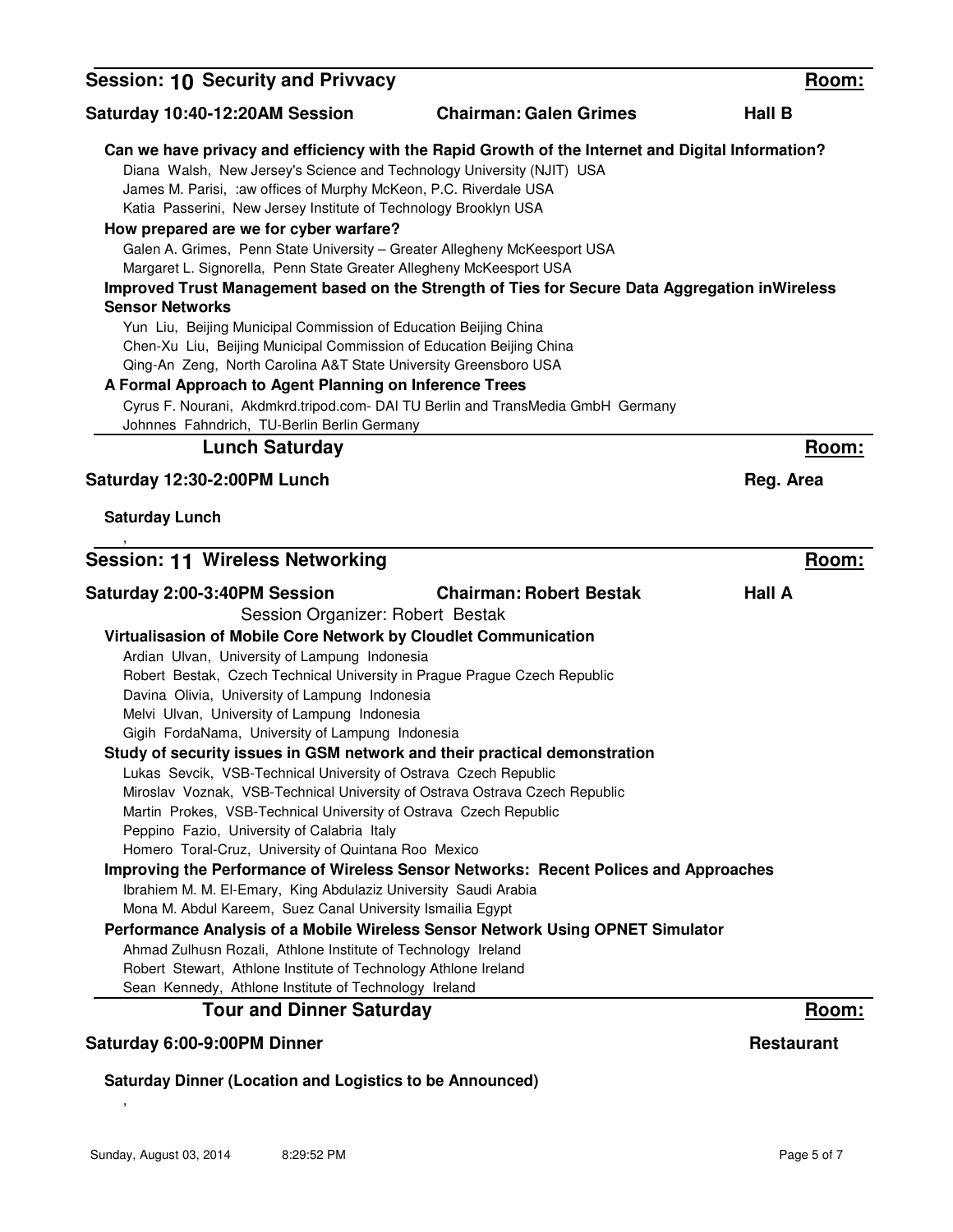| <b>Sunday</b>                                                               |                                                                                               |               |
|-----------------------------------------------------------------------------|-----------------------------------------------------------------------------------------------|---------------|
| Session: 12 Cloud Service Modeling, Analysis and Optimization               |                                                                                               | Room:         |
| Sunday 8:30-10:10AM Session                                                 | <b>Chairman: Suk-Gwon Chang</b>                                                               | <b>Hall A</b> |
|                                                                             | Session Organizer: Suk-Gwon Chang                                                             |               |
|                                                                             | Academic Research Trend Analysis Using Social Network Analysis and Text Mining: Case of Cloud |               |
| <b>Computing Papers</b>                                                     |                                                                                               |               |
| Dong Sung Kim, Hanyang University Seoul South Korea                         |                                                                                               |               |
| Jong Woo Kim, Hanyang University Seoul South Korea                          |                                                                                               |               |
|                                                                             | A Longitudinal Analysis of Online Community Dynamics - Using Social Network Analysis          |               |
| Seung Baek, Hanyang University Seoul South Korea                            |                                                                                               |               |
| Young Min Kim, Hanyang University Seoul                                     |                                                                                               |               |
|                                                                             | A Cloud Service Selection Problem Using Fuzzy AHP and IT BSC Focusing on laaS."               |               |
| Kwang-Kyu Seo, Sangmyung University Chungnam South Korea                    |                                                                                               |               |
| Policy Optimization in a Cloud-based Video Distribution Network             |                                                                                               |               |
| Suk-Gwon Chang, Hanyang University South Korea                              |                                                                                               |               |
| <b>Session: 13 Networks &amp; Communication Systems</b>                     |                                                                                               | Room:         |
| Sunday 8:30-10:10AM Session                                                 | <b>Chairman: Homero Toral-Cruz</b>                                                            | <b>Hall B</b> |
|                                                                             | Session Organizer: Homero Toral-Cruz                                                          |               |
|                                                                             | Behavior and Influence Function Models for Node Selection And Discovery                       |               |
| Slavyana Kasabova, Aalborg University Aalborg Denmark                       |                                                                                               |               |
| Miroslav Gechev, Aalborg University Aalborg Denmark                         |                                                                                               |               |
| Vladislav Vasilev, Technical University of Sofia Sofia Bulgaria             |                                                                                               |               |
| Albena Mihovska, Aalborg University Aalborg Denmark                         |                                                                                               |               |
| Vladimir Poulkov, Technical University of Sofia Sofia Bulgaria              |                                                                                               |               |
| Ramjee Prasad, Aalborg University Aalborg Denmark                           |                                                                                               |               |
|                                                                             | An Efficient Fragile Watermarking-based Scheme to Secure Data Aggregation in WSNs             |               |
| Sabrina Boubiche, Batna University Algeria                                  |                                                                                               |               |
| Djallel Eddine Boubiche, University Hadj Lakhdar of Batna Algeria           |                                                                                               |               |
| Azeddine Bilami, Batna University Algeria                                   |                                                                                               |               |
| Samir Athmani, Batna University Algeria                                     |                                                                                               |               |
| <b>IDS based on Misuse Detection for Cluster-Based WSN</b>                  |                                                                                               |               |
| Faouzi Hidoussi, University Hadj Lakhdar of Batna                           |                                                                                               |               |
| Homero Toral-Cruz, University of Quintana Roo Mexico                        |                                                                                               |               |
| Djallel Eddine Boubiche, University Hadj Lakhdar of Batna Algeria           |                                                                                               |               |
| Kamaljit Lakhtaria, Sir Padampat Singhania University Rajasthan India       |                                                                                               |               |
| Albena Mihovska, Aalborg University Aalborg Denmark                         |                                                                                               |               |
| Miroslav Voznak, VSB-Technical University of Ostrava Ostrava Czech Republic |                                                                                               |               |
|                                                                             | Feedback Control for Data Aggregation in Wireless Sensor Networks: A Survey                   |               |
| Djallel Eddine Boubiche, University Hadj Lakhdar of Batna Algeria           |                                                                                               |               |
| Sabrina Boubiche, Batna University Algeria                                  |                                                                                               |               |
| Azeddine Bilami, Batna University Algeria                                   |                                                                                               |               |
| Homero Toral-Cruz, University of Quintana Roo Mexico                        |                                                                                               |               |
| <b>Coffee Morning Break (Sunday)</b>                                        |                                                                                               | Room:         |
| Sunday 10:10-10:30AM Coffee Break                                           |                                                                                               | Reg. Area     |
|                                                                             |                                                                                               |               |

**Coffee Break (Sunday)**

,